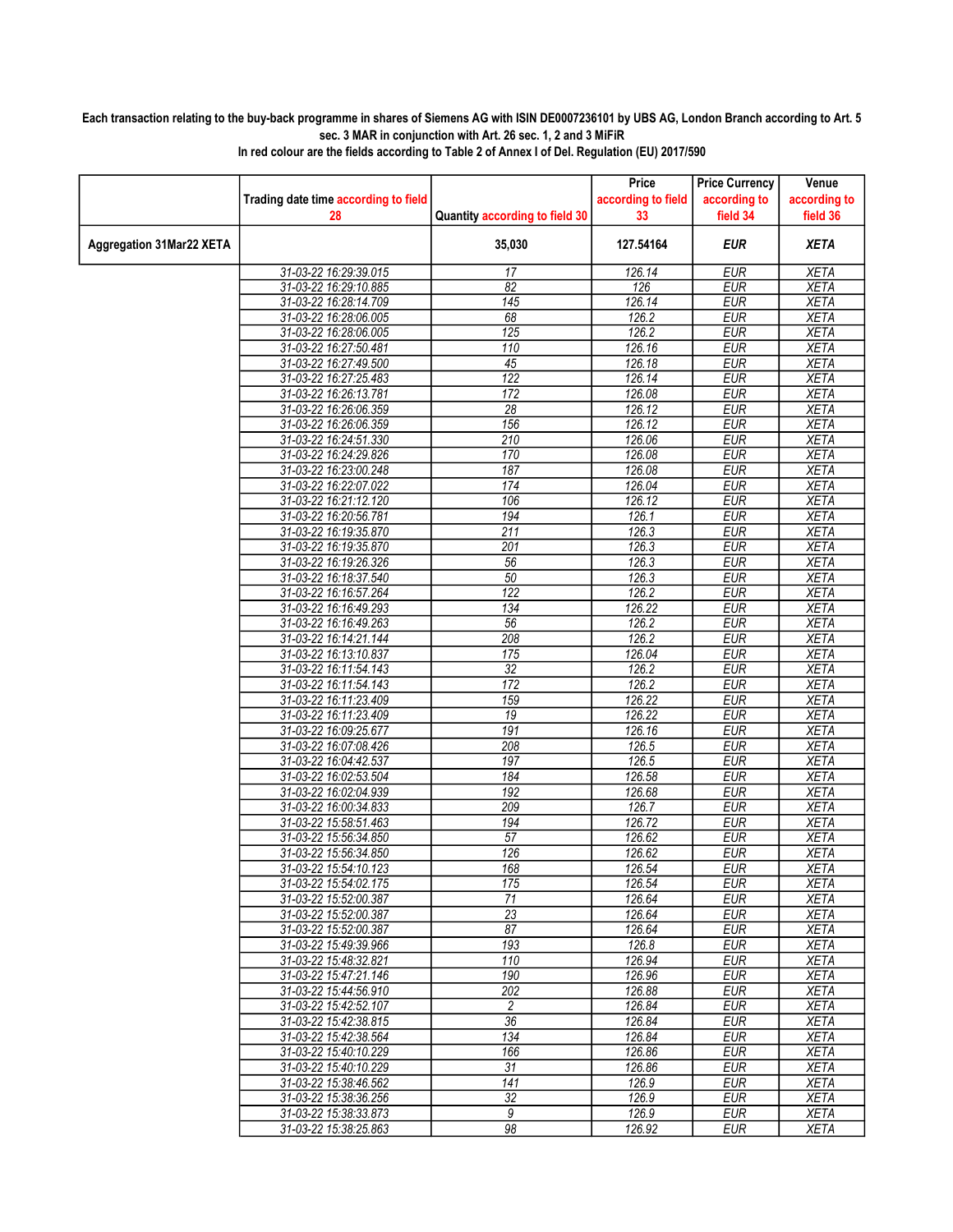| 31-03-22 15:38:25.863 | 80               | 126.92 | <b>EUR</b> | <b>XETA</b> |
|-----------------------|------------------|--------|------------|-------------|
| 31-03-22 15:36:22.651 | 191              | 126.94 | <b>EUR</b> | <b>XETA</b> |
| 31-03-22 15:36:19.828 | 60               | 126.96 | <b>EUR</b> | <b>XETA</b> |
|                       | 8                | 126.9  | <b>EUR</b> |             |
| 31-03-22 15:35:52.695 |                  |        |            | <b>XETA</b> |
| 31-03-22 15:33:25.569 | $\overline{178}$ | 126.56 | <b>EUR</b> | <b>XETA</b> |
| 31-03-22 15:31:32.606 | 88               | 126.66 | <b>EUR</b> | <b>XETA</b> |
| 31-03-22 15:31:32.595 | 95               | 126.66 | <b>EUR</b> | <b>XETA</b> |
| 31-03-22 15:29:12.998 | 83               | 126.6  | <b>EUR</b> | <b>XETA</b> |
| 31-03-22 15:29:12.998 | 95               | 126.6  | <b>EUR</b> | <b>XETA</b> |
|                       |                  |        |            |             |
| 31-03-22 15:26:40.344 | 26               | 126.76 | <b>EUR</b> | <b>XETA</b> |
| 31-03-22 15:26:40.320 | 174              | 126.76 | <b>EUR</b> | <b>XETA</b> |
| 31-03-22 15:25:09.076 | 160              | 126.82 | <b>EUR</b> | <b>XETA</b> |
| 31-03-22 15:25:09.076 | 46               | 126.82 | <b>EUR</b> | <b>XETA</b> |
| 31-03-22 15:24:22.647 | 87               | 126.88 | <b>EUR</b> | <b>XETA</b> |
| 31-03-22 15:24:22.646 | 86               | 126.88 | <b>EUR</b> | <b>XETA</b> |
| 31-03-22 15:21:58.461 | $\overline{5}$   | 126.88 | <b>EUR</b> | <b>XETA</b> |
|                       | 196              |        | <b>EUR</b> |             |
| 31-03-22 15:21:56.046 |                  | 126.88 |            | <b>XETA</b> |
| 31-03-22 15:19:42.919 | 46               | 126.88 | <b>EUR</b> | <b>XETA</b> |
| 31-03-22 15:19:42.919 | 156              | 126.88 | <b>EUR</b> | <b>XETA</b> |
| 31-03-22 15:17:22.211 | 172              | 126.78 | <b>EUR</b> | <b>XETA</b> |
| 31-03-22 15:16:58.208 | 185              | 126.78 | <b>EUR</b> | <b>XETA</b> |
| 31-03-22 15:15:42.402 | 189              | 126.9  | <b>EUR</b> | <b>XETA</b> |
| 31-03-22 15:12:43.541 | $\overline{202}$ | 126.8  | EUR        | <b>XETA</b> |
| 31-03-22 15:10:21.943 | 210              | 126.9  | <b>EUR</b> | <b>XETA</b> |
|                       |                  |        |            |             |
| 31-03-22 15:08:37.150 | $\overline{142}$ | 127.1  | EUR        | <b>XETA</b> |
| 31-03-22 15:08:08.969 | 70               | 127.04 | <b>EUR</b> | <b>XETA</b> |
| 31-03-22 15:08:08.969 | 112              | 127.04 | <b>EUR</b> | <b>XETA</b> |
| 31-03-22 15:08:07.135 | 47               | 127.06 | <b>EUR</b> | <b>XETA</b> |
| 31-03-22 15:06:16.880 | 179              | 127.1  | <b>EUR</b> | <b>XETA</b> |
| 31-03-22 15:05:07.820 | 101              | 127.1  | <b>EUR</b> | <b>XETA</b> |
| 31-03-22 15:02:23.424 | 216              | 127.14 | <b>EUR</b> | <b>XETA</b> |
|                       | 201              |        |            |             |
| 31-03-22 14:59:29.125 |                  | 127.28 | <b>EUR</b> | <b>XETA</b> |
| 31-03-22 14:58:59.632 | 144              | 127.32 | <b>EUR</b> | <b>XETA</b> |
| 31-03-22 14:58:59.632 | 46               | 127.32 | <b>EUR</b> | <b>XETA</b> |
| 31-03-22 14:57:23.005 | 153              | 127.06 | <b>EUR</b> | <b>XETA</b> |
| 31-03-22 14:57:22.998 | 44               | 127.06 | <b>EUR</b> | <b>XETA</b> |
| 31-03-22 14:55:00.752 | 202              | 126.88 | <b>EUR</b> | <b>XETA</b> |
| 31-03-22 14:52:39.726 | 102              | 126.94 | <b>EUR</b> | <b>XETA</b> |
| 31-03-22 14:52:39.726 | 93               | 126.94 | <b>EUR</b> | <b>XETA</b> |
| 31-03-22 14:52:39.718 |                  |        |            |             |
|                       | 15               | 126.94 | <b>EUR</b> | <b>XETA</b> |
| 31-03-22 14:50:09.234 | 26               | 126.74 | EUR        | <b>XETA</b> |
| 31-03-22 14:50:01.525 | 73               | 126.74 | <b>EUR</b> | <b>XETA</b> |
| 31-03-22 14:50:01.298 | 103              | 126.74 | <b>EUR</b> | <b>XETA</b> |
| 31-03-22 14:48:44.488 | $\mathbf{1}$     | 126.66 | <b>EUR</b> | <b>XETA</b> |
| 31-03-22 14:48:27.176 | 200              | 126.66 | <b>EUR</b> | <b>XETA</b> |
| 31-03-22 14:47:43.212 | 200              | 126.74 | <b>EUR</b> | <b>XETA</b> |
| 31-03-22 14:47:43.213 | $\overline{7}$   | 126.74 | <b>EUR</b> | <b>XETA</b> |
| 31-03-22 14:47:38.493 | 24               | 126.78 | <b>EUR</b> | <b>XETA</b> |
|                       |                  |        |            |             |
| 31-03-22 14:45:26.529 | 84               | 126.64 | <b>EUR</b> | <b>XETA</b> |
| 31-03-22 14:45:26.529 | 48               | 126.64 | <b>EUR</b> | <b>XETA</b> |
| 31-03-22 14:45:26.513 | 72               | 126.64 | <b>EUR</b> | <b>XETA</b> |
| 31-03-22 14:43:58.151 | 29               | 126.62 | <b>EUR</b> | <b>XETA</b> |
| 31-03-22 14:43:56.785 | 6                | 126.62 | <b>EUR</b> | <b>XETA</b> |
| 31-03-22 14:43:53.336 | 173              | 126.62 | <b>EUR</b> | <b>XETA</b> |
| 31-03-22 14:40:56.065 | 196              | 126.78 | <b>EUR</b> | <b>XETA</b> |
| 31-03-22 14:38:28.327 | 188              | 126.66 | <b>EUR</b> | <b>XETA</b> |
|                       | 205              |        |            |             |
| 31-03-22 14:38:18.810 |                  | 126.7  | <b>EUR</b> | <b>XETA</b> |
| 31-03-22 14:36:56.809 | 178              | 126.92 | <b>EUR</b> | <b>XETA</b> |
| 31-03-22 14:34:38.295 | 192              | 126.82 | <b>EUR</b> | <b>XETA</b> |
| 31-03-22 14:33:14.372 | 41               | 127.06 | <b>EUR</b> | <b>XETA</b> |
| 31-03-22 14:33:14.372 | 134              | 127.06 | <b>EUR</b> | <b>XETA</b> |
| 31-03-22 14:31:39.586 | 165              | 127.14 | <b>EUR</b> | <b>XETA</b> |
|                       |                  |        |            |             |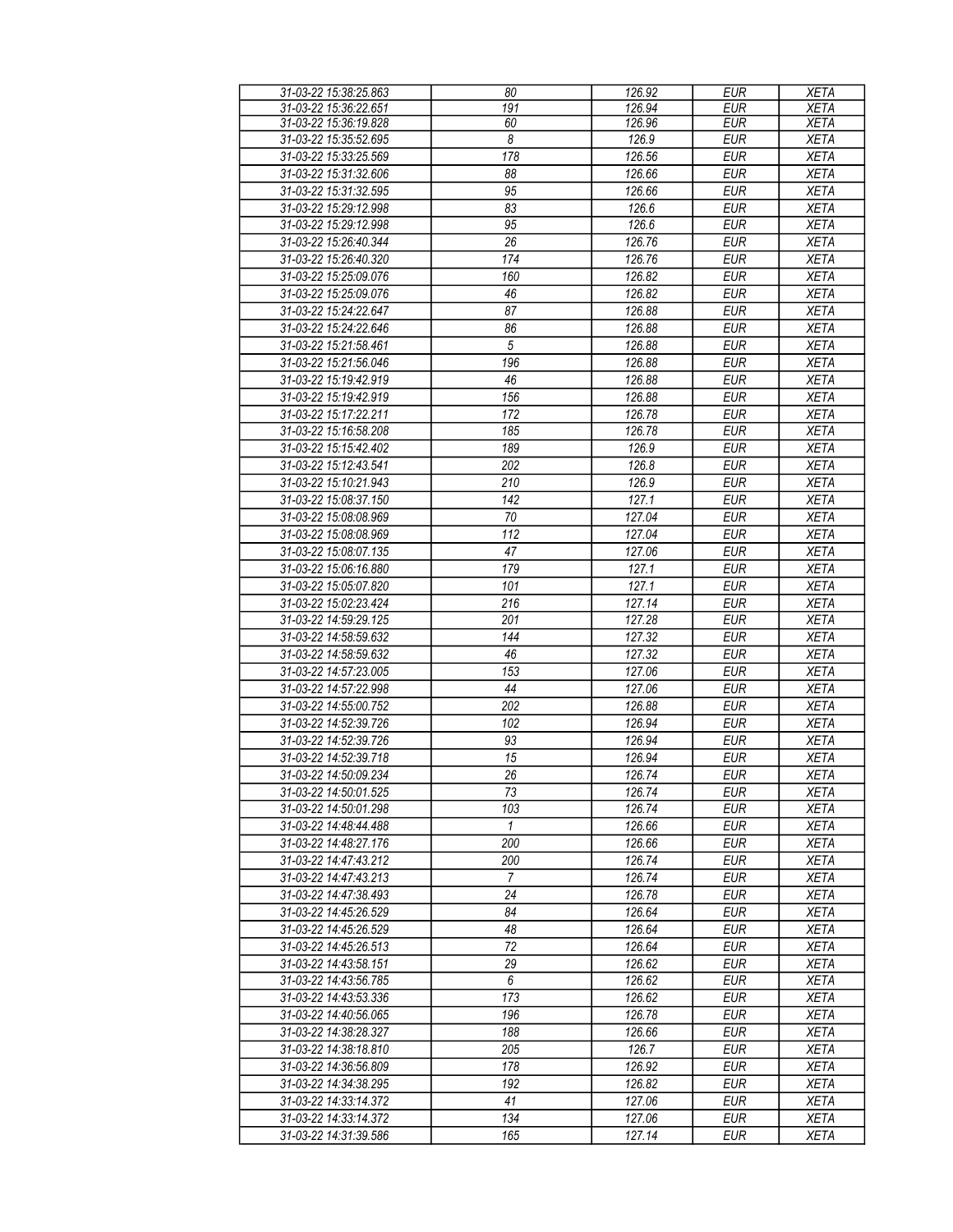| 31-03-22 14:31:39.749 | 165              | 127.14              | <b>EUR</b> | <b>XETA</b> |
|-----------------------|------------------|---------------------|------------|-------------|
| 31-03-22 14:31:16.816 | 47               | 127.08              | <b>EUR</b> | <b>XETA</b> |
| 31-03-22 14:29:29.404 | $\overline{12}$  | 127.02              | <b>EUR</b> | <b>XETA</b> |
| 31-03-22 14:29:29.404 | 168              | 127.02              | <b>EUR</b> | <b>XETA</b> |
| 31-03-22 14:25:25.914 | 208              | 127.08              | <b>EUR</b> | <b>XETA</b> |
|                       |                  |                     |            | <b>XETA</b> |
| 31-03-22 14:22:16.431 | 171              | 127.1               | <b>EUR</b> |             |
| 31-03-22 14:22:16.428 | 200              | 127.12              | <b>EUR</b> | <b>XETA</b> |
| 31-03-22 14:18:16.520 | 197              | 126.96              | <b>EUR</b> | <b>XETA</b> |
| 31-03-22 14:14:56.509 | 171              | 127.24              | <b>EUR</b> | <b>XETA</b> |
| 31-03-22 14:11:19.898 | 195              | 127.5               | <b>EUR</b> | <b>XETA</b> |
| 31-03-22 14:11:10.954 | 210              | 127.52              | <b>EUR</b> | <b>XETA</b> |
| 31-03-22 14:08:16.939 | 44               | 127.56              | <b>EUR</b> | <b>XETA</b> |
| 31-03-22 14:08:16.939 | 130              | 127.56              | <b>EUR</b> | <b>XETA</b> |
| 31-03-22 14:05:01.440 | 191              | 127.74              | <b>EUR</b> | <b>XETA</b> |
| 31-03-22 14:02:59.611 | $\overline{173}$ | 127.62              | <b>EUR</b> | <b>XETA</b> |
| 31-03-22 14:02:59.611 | 33               | 127.62              | <b>EUR</b> | <b>XETA</b> |
| 31-03-22 14:00:19.900 | 190              | 127.3               | <b>EUR</b> | <b>XETA</b> |
| 31-03-22 13:59:30.120 | 173              | 127.34              | <b>EUR</b> | <b>XETA</b> |
| 31-03-22 13:57:25.817 | 173              | 127.34              | <b>EUR</b> | <b>XETA</b> |
| 31-03-22 13:53:13.859 | 190              | 127.2               | <b>EUR</b> | <b>XETA</b> |
| 31-03-22 13:51:53.754 | 176              | 127.14              | <b>EUR</b> | <b>XETA</b> |
| 31-03-22 13:49:59.567 | 198              | 127.24              | <b>EUR</b> | <b>XETA</b> |
| 31-03-22 13:49:41.384 | 61               | 127.24              | <b>EUR</b> | <b>XETA</b> |
| 31-03-22 13:49:37.034 | 94               | 127.24              | <b>EUR</b> | <b>XETA</b> |
| 31-03-22 13:45:12.404 | 128              | 127.18              | <b>EUR</b> | <b>XETA</b> |
| 31-03-22 13:45:12.404 | 47               | 127.18              | <b>EUR</b> | <b>XETA</b> |
| 31-03-22 13:44:03.174 | 90               | 127.22              | <b>EUR</b> | <b>XETA</b> |
| 31-03-22 13:38:02.100 | 201              | 127.12              | <b>EUR</b> | <b>XETA</b> |
|                       | 188              | 127.14              |            |             |
| 31-03-22 13:37:51.685 |                  |                     | <b>EUR</b> | <b>XETA</b> |
| 31-03-22 13:37:51.674 | 15               | 127.12              | <b>EUR</b> | <b>XETA</b> |
| 31-03-22 13:37:51.674 | 159              | 127.12              | <b>EUR</b> | <b>XETA</b> |
| 31-03-22 13:34:35.350 | 47               | 127.3               | <b>EUR</b> | <b>XETA</b> |
| 31-03-22 13:34:35.350 | 25               | 127.3               | <b>EUR</b> | <b>XETA</b> |
| 31-03-22 13:34:29.989 | 118              | 127.3               | <b>EUR</b> | <b>XETA</b> |
| 31-03-22 13:34:24.375 | 60               | 127.32              | <b>EUR</b> | <b>XETA</b> |
| 31-03-22 13:31:23.368 | 82               | 127.44              | <b>EUR</b> | <b>XETA</b> |
| 31-03-22 13:31:23.364 | 98               | $\overline{127.44}$ | <b>EUR</b> | <b>XETA</b> |
| 31-03-22 13:28:19.999 | 205              | 127.28              | <b>EUR</b> | <b>XETA</b> |
| 31-03-22 13:23:26.562 | 210              | 127.38              | <b>EUR</b> | <b>XETA</b> |
| 31-03-22 13:19:21.068 | 42               | 127.32              | <b>EUR</b> | <b>XETA</b> |
| 31-03-22 13:19:21.064 | 167              | 127.32              | EUR        | <b>XETA</b> |
| 31-03-22 13:15:19.814 | 197              | 127.5               | <b>EUR</b> | <b>XETA</b> |
| 31-03-22 13:09:14.392 | 176              | 127.3               | <b>EUR</b> | <b>XETA</b> |
| 31-03-22 13:09:14.380 | 185              | 127.28              | EUR        | <b>XETA</b> |
| 31-03-22 13:09:14.392 | 179              | 127.3               | <b>EUR</b> | <b>XETA</b> |
| 31-03-22 13:09:14.380 | 55               | 127.28              | <b>EUR</b> | <b>XETA</b> |
| 31-03-22 13:09:14.380 | 134              | 127.28              | <b>EUR</b> | <b>XETA</b> |
| 31-03-22 13:04:03.877 | 193              | 127.18              | <b>EUR</b> | <b>XETA</b> |
| 31-03-22 13:04:00.897 | 11               | 127.18              | <b>EUR</b> | <b>XETA</b> |
| 31-03-22 12:57:37.859 | 211              | 127.02              | <b>EUR</b> | <b>XETA</b> |
| 31-03-22 12:57:24.183 | 60               | 127.04              | <b>EUR</b> | <b>XETA</b> |
| 31-03-22 12:53:12.598 | 176              | 126.9               | <b>EUR</b> | <b>XETA</b> |
| 31-03-22 12:48:50.490 | 174              | 127.08              | <b>EUR</b> | <b>XETA</b> |
| 31-03-22 12:44:58.374 | 181              | 126.94              | <b>EUR</b> | <b>XETA</b> |
| 31-03-22 12:40:55.063 | 145              | 126.84              | <b>EUR</b> | <b>XETA</b> |
| 31-03-22 12:40:55.063 | 49               | 126.84              | <b>EUR</b> | <b>XETA</b> |
| 31-03-22 12:37:21.436 | 24               | 126.96              | <b>EUR</b> | <b>XETA</b> |
|                       |                  |                     |            |             |
| 31-03-22 12:37:21.436 | 112              | 126.96              | <b>EUR</b> | <b>XETA</b> |
| 31-03-22 12:37:21.436 | 42               | 126.96              | <b>EUR</b> | <b>XETA</b> |
| 31-03-22 12:32:20.934 | 86               | 126.84              | <b>EUR</b> | <b>XETA</b> |
| 31-03-22 12:32:20.934 | 121              | 126.86              | <b>EUR</b> | <b>XETA</b> |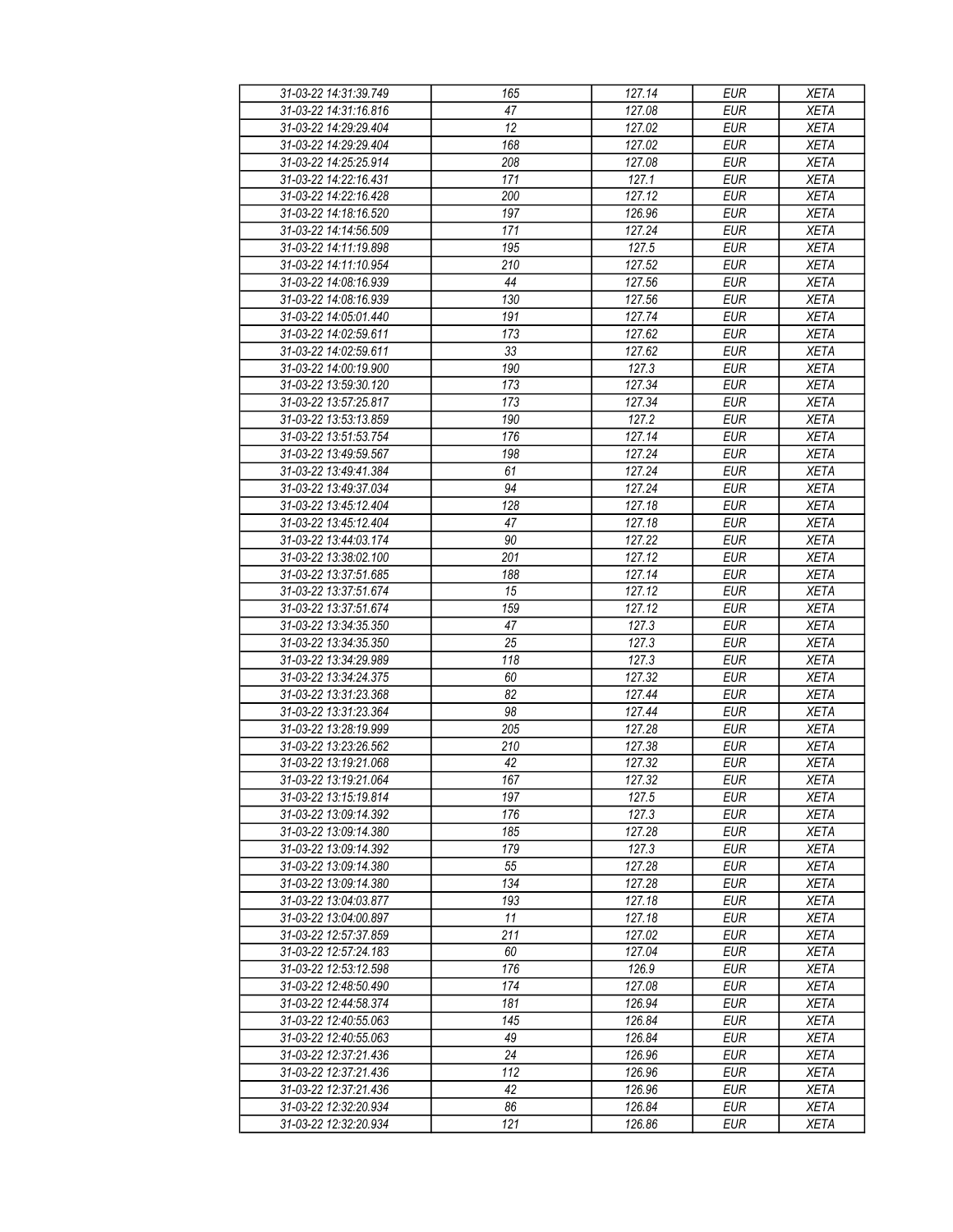| 31-03-22 12:32:20.924 | 203              | 126.84 | <b>EUR</b> | <b>XETA</b> |
|-----------------------|------------------|--------|------------|-------------|
| 31-03-22 12:32:20.924 | 191              | 126.84 | <b>EUR</b> | <b>XETA</b> |
| 31-03-22 12:28:31.562 | 43               | 126.66 | <b>EUR</b> | <b>XETA</b> |
| 31-03-22 12:28:31.560 | 128              | 126.66 | <b>EUR</b> | <b>XETA</b> |
| 31-03-22 12:24:21.125 | 188              | 126.62 | <b>EUR</b> | <b>XETA</b> |
| 31-03-22 12:20:54.603 | 182              | 126.7  | <b>EUR</b> | <b>XETA</b> |
| 31-03-22 12:18:36.502 | 212              | 126.88 | <b>EUR</b> | <b>XETA</b> |
| 31-03-22 12:13:14.954 | 200              | 127.04 | <b>EUR</b> | <b>XETA</b> |
| 31-03-22 12:09:42.310 | 184              | 127.5  | <b>EUR</b> | <b>XETA</b> |
| 31-03-22 12:08:09.648 | 52               | 127.4  | <b>EUR</b> | <b>XETA</b> |
| 31-03-22 12:08:09.648 | 151              | 127.4  | <b>EUR</b> | <b>XETA</b> |
| 31-03-22 12:06:07.305 | 178              | 127.56 | <b>EUR</b> | <b>XETA</b> |
| 31-03-22 12:03:57.444 | 182              | 127.6  | <b>EUR</b> | <b>XETA</b> |
| 31-03-22 12:02:55.345 | 47               | 127.6  | <b>EUR</b> | <b>XETA</b> |
| 31-03-22 12:02:55.345 | 91               | 127.6  | EUR        | <b>XETA</b> |
| 31-03-22 12:02:55.345 | 40               | 127.6  | <b>EUR</b> | <b>XETA</b> |
| 31-03-22 12:02:05.107 | $\overline{221}$ | 127.3  | EUR        | <b>XETA</b> |
| 31-03-22 11:59:55.959 | 136              | 127.4  | <b>EUR</b> | <b>XETA</b> |
| 31-03-22 11:58:30.107 | 153              | 127.42 | <b>EUR</b> | <b>XETA</b> |
|                       |                  |        |            |             |
| 31-03-22 11:55:26.257 | 198              | 127.38 | <b>EUR</b> | <b>XETA</b> |
| 31-03-22 11:55:26.257 | 10               | 127.38 | <b>EUR</b> | <b>XETA</b> |
| 31-03-22 11:50:46.453 | 198              | 127.52 | <b>EUR</b> | <b>XETA</b> |
| 31-03-22 11:46:16.752 | 207              | 127.62 | <b>EUR</b> | <b>XETA</b> |
| 31-03-22 11:43:45.994 | 138              | 127.58 | <b>EUR</b> | <b>XETA</b> |
| 31-03-22 11:43:45.994 | 62               | 127.58 | <b>EUR</b> | <b>XETA</b> |
| 31-03-22 11:42:28.570 | 139              | 127.66 | EUR        | <b>XETA</b> |
| 31-03-22 11:42:28.570 | 60               | 127.66 | <b>EUR</b> | <b>XETA</b> |
| 31-03-22 11:37:00.057 | 183              | 127.48 | <b>EUR</b> | <b>XETA</b> |
| 31-03-22 11:37:00.035 | 28               | 127.48 | <b>EUR</b> | <b>XETA</b> |
| 31-03-22 11:33:16.526 | 100              | 127.38 | <b>EUR</b> | <b>XETA</b> |
| 31-03-22 11:33:16.527 | 90               | 127.38 | <b>EUR</b> | <b>XETA</b> |
| 31-03-22 11:32:49.563 | 43               | 127.4  | <b>EUR</b> | <b>XETA</b> |
| 31-03-22 11:32:49.563 | 127              | 127.4  | <b>EUR</b> | <b>XETA</b> |
| 31-03-22 11:20:50.902 | 209              | 127.76 | <b>EUR</b> | <b>XETA</b> |
| 31-03-22 11:19:42.770 | 63               | 127.84 | <b>EUR</b> | <b>XETA</b> |
| 31-03-22 11:19:42.770 | 138              | 127.84 | <b>EUR</b> | <b>XETA</b> |
| 31-03-22 11:07:02.159 | 185              | 128.14 | <b>EUR</b> | <b>XETA</b> |
| 31-03-22 11:07:02.159 | 16               | 128.14 | <b>EUR</b> | <b>XETA</b> |
| 31-03-22 11:05:49.727 | 210              | 128.08 | <b>EUR</b> | <b>XETA</b> |
| 31-03-22 10:56:19.965 | 93               | 128.24 | <b>EUR</b> | <b>XETA</b> |
| 31-03-22 10:56:19.965 | 100              | 128.24 | <b>EUR</b> | <b>XETA</b> |
| 31-03-22 10:55:27.320 | 211              | 128.44 | <b>EUR</b> | <b>XETA</b> |
| 31-03-22 10:47:33.280 | 26               | 128.56 | <b>EUR</b> | <b>XETA</b> |
| 31-03-22 10:47:28.283 | 21               | 128.56 | <b>EUR</b> | <b>XETA</b> |
| 31-03-22 10:47:28.273 | 70               | 128.56 | <b>EUR</b> | <b>XETA</b> |
| 31-03-22 10:47:28.263 | 63               | 128.56 | <b>EUR</b> | <b>XETA</b> |
| 31-03-22 10:46:42.411 | 186              | 128.56 | <b>EUR</b> | <b>XETA</b> |
| 31-03-22 10:46:42.411 | 16               | 128.56 | <b>EUR</b> | <b>XETA</b> |
| 31-03-22 10:42:15.914 | 84               | 128.92 | <b>EUR</b> | <b>XETA</b> |
| 31-03-22 10:35:47.301 | 176              | 128.9  | <b>EUR</b> | <b>XETA</b> |
| 31-03-22 10:30:58.278 | 189              | 129.06 | <b>EUR</b> | <b>XETA</b> |
| 31-03-22 10:24:30.142 | 172              | 129.28 | <b>EUR</b> | <b>XETA</b> |
| 31-03-22 10:21:15.140 | 177              | 129.32 | <b>EUR</b> | <b>XETA</b> |
| 31-03-22 10:20:36.687 | $\overline{7}$   | 129.26 | <b>EUR</b> | <b>XETA</b> |
| 31-03-22 10:13:36.772 | 185              | 128.9  | <b>EUR</b> | <b>XETA</b> |
| 31-03-22 10:13:36.772 | 12               | 128.9  | <b>EUR</b> | <b>XETA</b> |
| 31-03-22 10:10:13.933 | 175              | 128.78 | <b>EUR</b> | <b>XETA</b> |
| 31-03-22 10:03:02.079 | 183              | 129.14 | <b>EUR</b> | <b>XETA</b> |
| 31-03-22 10:00:02.552 | 102              | 129.2  | <b>EUR</b> | <b>XETA</b> |
| 31-03-22 10:00:02.552 | 89               | 129.2  | <b>EUR</b> | <b>XETA</b> |
| 31-03-22 09:52:18.904 | 61               | 128.86 | <b>EUR</b> | <b>XETA</b> |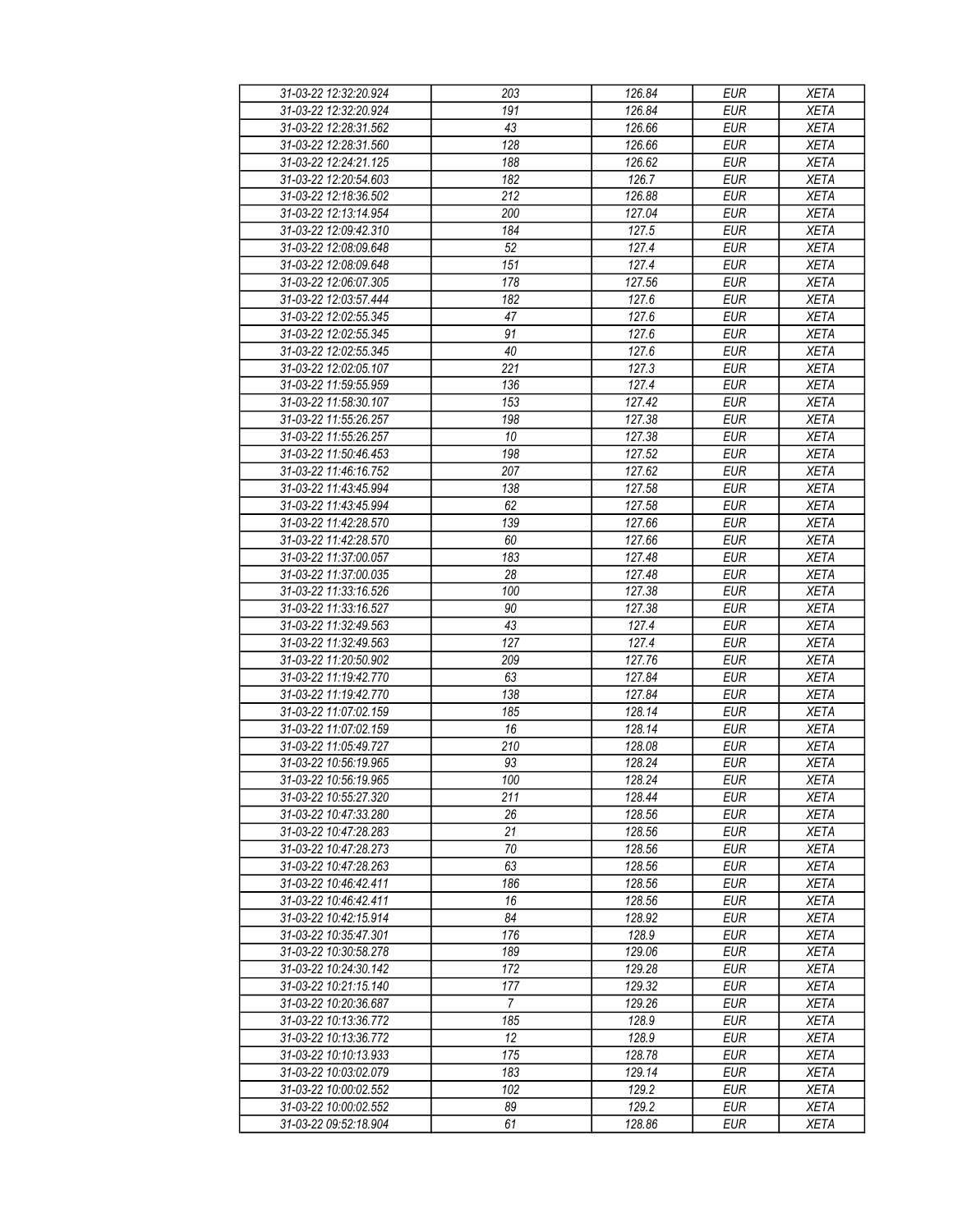| 31-03-22 09:52:18.904 | 133          | 128.86 | <b>EUR</b> | <b>XETA</b> |
|-----------------------|--------------|--------|------------|-------------|
| 31-03-22 09:43:59.672 | 99           | 128.9  | <b>EUR</b> | <b>XETA</b> |
| 31-03-22 09:43:59.672 | 107          | 128.9  | <b>EUR</b> | <b>XETA</b> |
| 31-03-22 09:41:26.119 | 185          | 128.8  | <b>EUR</b> | <b>XETA</b> |
| 31-03-22 09:37:40.734 | 120          | 129.4  | <b>EUR</b> | <b>XETA</b> |
| 31-03-22 09:37:40.734 | 67           | 129.4  | <b>EUR</b> | <b>XETA</b> |
| 31-03-22 09:36:29.132 | 94           | 129.32 | <b>EUR</b> | <b>XETA</b> |
| 31-03-22 09:24:45.185 | 190          | 129.18 | <b>EUR</b> | <b>XETA</b> |
| 31-03-22 09:16:14.690 | 177          | 129.2  | <b>EUR</b> | <b>XETA</b> |
| 31-03-22 09:16:14.678 | 186          | 129.18 | <b>EUR</b> | <b>XETA</b> |
| 31-03-22 09:15:29.823 | 183          | 129.28 | <b>EUR</b> | <b>XETA</b> |
| 31-03-22 09:13:36.678 | 52           | 129.28 | <b>EUR</b> | <b>XETA</b> |
| 31-03-22 09:05:39.819 | 191          | 129.42 | <b>EUR</b> | <b>XETA</b> |
| 31-03-22 09:04:10.712 | 202          | 129.44 | <b>EUR</b> | <b>XETA</b> |
| 31-03-22 08:55:18.324 | 193          | 129.62 | <b>EUR</b> | <b>XETA</b> |
| 31-03-22 08:49:50.103 | 53           | 129.84 | <b>EUR</b> | <b>XETA</b> |
| 31-03-22 08:49:50.103 | 120          | 129.86 | <b>EUR</b> | <b>XETA</b> |
| 31-03-22 08:49:50.096 | 173          | 129.84 | <b>EUR</b> | <b>XETA</b> |
| 31-03-22 08:46:08.604 | $\mathbf{1}$ | 129.82 | <b>EUR</b> | <b>XETA</b> |
| 31-03-22 08:46:08.592 | 204          | 129.82 | <b>EUR</b> | <b>XETA</b> |
| 31-03-22 08:40:16.665 | 199          | 130.04 | <b>EUR</b> | <b>XETA</b> |
| 31-03-22 08:40:11.287 | 160          | 130.1  | <b>EUR</b> | <b>XETA</b> |
| 31-03-22 08:32:38.250 | 66           | 130.32 | <b>EUR</b> | <b>XETA</b> |
| 31-03-22 08:32:38.250 | 130          | 130.32 | <b>EUR</b> | <b>XETA</b> |
| 31-03-22 08:29:43.930 | 119          | 130.4  | <b>EUR</b> | <b>XETA</b> |
| 31-03-22 08:29:43.919 | 188          | 130.38 | <b>EUR</b> | <b>XETA</b> |
| 31-03-22 08:24:30.119 | 198          | 130.4  | <b>EUR</b> | <b>XETA</b> |
| 31-03-22 08:21:25.689 | 87           | 130.68 | <b>EUR</b> | <b>XETA</b> |
| 31-03-22 08:21:25.689 | 97           | 130.68 | <b>EUR</b> | <b>XETA</b> |
| 31-03-22 08:19:37.680 | 103          | 130.8  | <b>EUR</b> | <b>XETA</b> |
| 31-03-22 08:19:37.679 | 86           | 130.8  | <b>EUR</b> | <b>XETA</b> |
| 31-03-22 08:15:54.980 | 179          | 130.38 | <b>EUR</b> | <b>XETA</b> |
| 31-03-22 08:13:19.058 | 208          | 130.6  | <b>EUR</b> | <b>XETA</b> |
| 31-03-22 08:10:10.352 | 204          | 130.46 | <b>EUR</b> | <b>XETA</b> |
| 31-03-22 08:06:39.247 | 185          | 131.36 | <b>EUR</b> | <b>XETA</b> |
| 31-03-22 08:06:39.247 | 23           | 131.36 | <b>EUR</b> | <b>XETA</b> |
| 31-03-22 08:06:16.967 | 171          | 131.52 | <b>EUR</b> | <b>XETA</b> |
| 31-03-22 08:03:20.508 | 188          | 131.5  | <b>EUR</b> | <b>XETA</b> |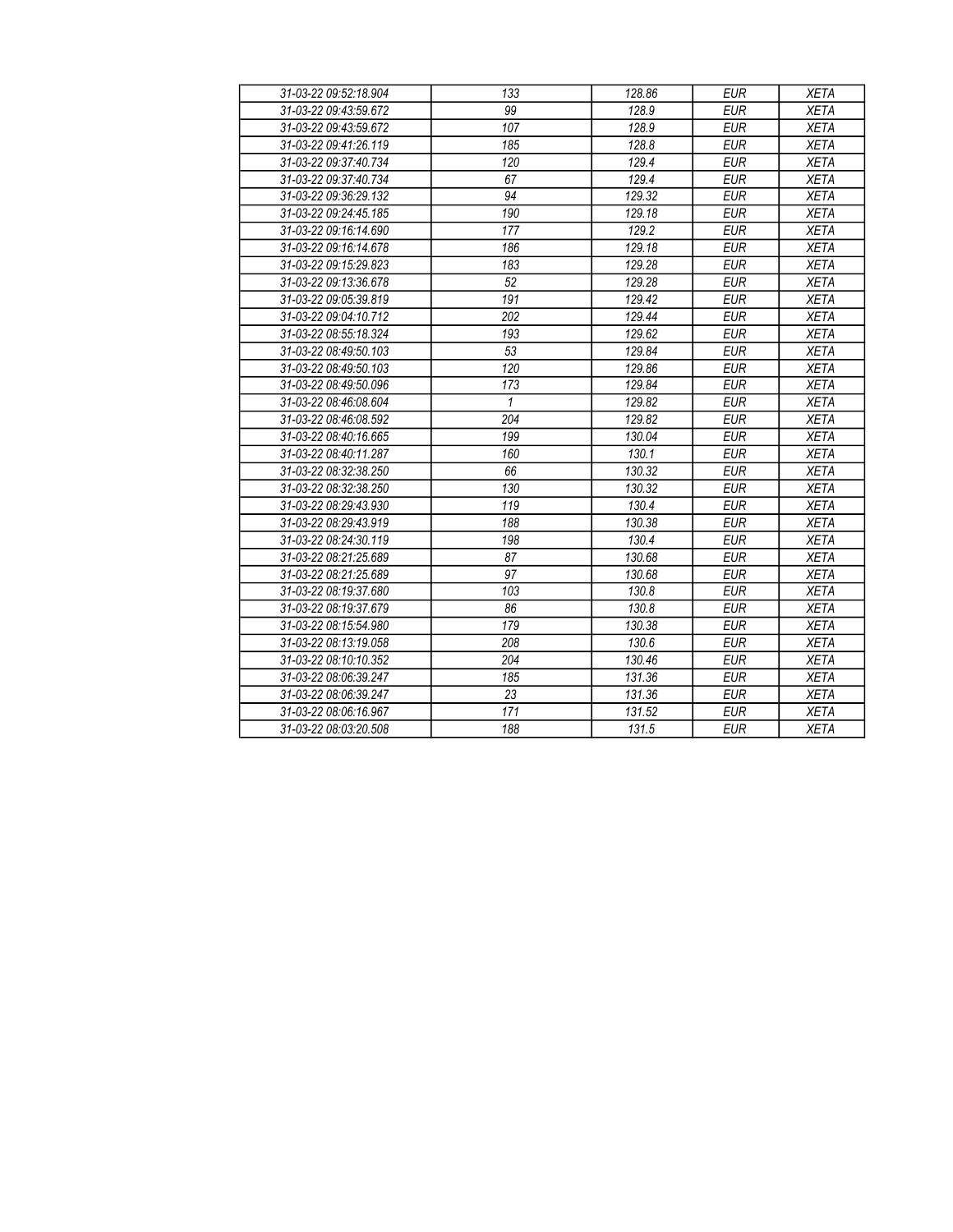## Each order relating to the buy-back programme above according to Art. 5 sec. 3 MAR in conjunction with Art. 25 sec. 1 and 2 MiFiR

In red colour are the fields according to Table 2 of the Annex of Del. Regulation (EU) 2017/580; alternatively you may report the

| Date and Time according to field 9 | <b>Segment MIC code</b><br>according to field 16 | <b>Transaction price</b><br>according to field 28 | <b>Price currency according</b><br>to field 29 | <b>Buy-sell indicator</b><br>according to field 32 |
|------------------------------------|--------------------------------------------------|---------------------------------------------------|------------------------------------------------|----------------------------------------------------|
| 31-03-22 16:29:39.015              | <b>XETA</b>                                      | 126.14                                            | EUR                                            | <b>BUY</b>                                         |
| 31-03-22 16:29:10.885              | <b>XETA</b>                                      | $\overline{126}$                                  | <b>EUR</b>                                     | <b>BUY</b>                                         |
| 31-03-22 16:28:14.709              | <b>XETA</b>                                      | 126.14                                            | <b>EUR</b>                                     | <b>BUY</b>                                         |
| 31-03-22 16:28:06.005              | <b>XETA</b>                                      | 126.2                                             | <b>EUR</b>                                     | <b>BUY</b>                                         |
| 31-03-22 16:28:06.005              | <b>XETA</b>                                      | 126.2                                             | <b>EUR</b>                                     | <b>BUY</b>                                         |
| 31-03-22 16:27:50.481              | <b>XETA</b>                                      | 126.16                                            | <b>EUR</b>                                     | <b>BUY</b>                                         |
| 31-03-22 16:27:49.500              | <b>XETA</b>                                      | 126.18                                            | <b>EUR</b>                                     | <b>BUY</b>                                         |
| 31-03-22 16:27:25.483              | <b>XETA</b>                                      | 126.14                                            | <b>EUR</b>                                     | <b>BUY</b>                                         |
| 31-03-22 16:26:13.781              | <b>XETA</b>                                      | 126.08                                            | <b>EUR</b>                                     | <b>BUY</b>                                         |
| 31-03-22 16:26:06.359              | <b>XETA</b>                                      | 126.12                                            | <b>EUR</b>                                     | <b>BUY</b>                                         |
| 31-03-22 16:26:06.359              | <b>XETA</b>                                      | 126.12                                            | <b>EUR</b>                                     | <b>BUY</b>                                         |
| 31-03-22 16:24:51.330              | <b>XETA</b>                                      | 126.06                                            | <b>EUR</b>                                     | <b>BUY</b>                                         |
| 31-03-22 16:24:29.826              | <b>XETA</b>                                      | 126.08                                            | <b>EUR</b>                                     | <b>BUY</b>                                         |
| 31-03-22 16:23:00.248              | <b>XETA</b>                                      | 126.08                                            | <b>EUR</b>                                     | <b>BUY</b>                                         |
| 31-03-22 16:22:07.022              | <b>XETA</b>                                      | 126.04                                            | <b>EUR</b>                                     | <b>BUY</b>                                         |
| 31-03-22 16:21:12.120              | <b>XETA</b>                                      | 126.12                                            | <b>EUR</b>                                     | <b>BUY</b>                                         |
| 31-03-22 16:20:56.781              | <b>XETA</b>                                      | 126.1                                             | <b>EUR</b>                                     | <b>BUY</b>                                         |
| 31-03-22 16:19:35.870              | <b>XETA</b>                                      | 126.3                                             | <b>EUR</b>                                     | <b>BUY</b>                                         |
| 31-03-22 16:19:35.870              | <b>XETA</b>                                      | 126.3                                             | <b>EUR</b>                                     | <b>BUY</b>                                         |
| 31-03-22 16:19:26.326              | <b>XETA</b>                                      | 126.3                                             | <b>EUR</b>                                     | <b>BUY</b>                                         |
| 31-03-22 16:18:37.540              | <b>XETA</b>                                      | 126.3                                             | <b>EUR</b>                                     | <b>BUY</b>                                         |
| 31-03-22 16:16:57.264              | <b>XETA</b>                                      | 126.2                                             | <b>EUR</b>                                     | <b>BUY</b>                                         |
| 31-03-22 16:16:49.293              | <b>XETA</b>                                      | 126.22                                            | <b>EUR</b>                                     | <b>BUY</b>                                         |
| 31-03-22 16:16:49.263              | <b>XETA</b>                                      | 126.2                                             | <b>EUR</b>                                     | <b>BUY</b>                                         |
| 31-03-22 16:14:21.144              | <b>XETA</b>                                      | 126.2                                             | <b>EUR</b>                                     | <b>BUY</b>                                         |
| 31-03-22 16:13:10.837              | <b>XETA</b>                                      | 126.04                                            | <b>EUR</b>                                     | <b>BUY</b>                                         |
| 31-03-22 16:11:54.143              | <b>XETA</b>                                      | 126.2                                             | <b>EUR</b>                                     | <b>BUY</b>                                         |
| 31-03-22 16:11:54.143              | <b>XETA</b>                                      | 126.2                                             | <b>EUR</b>                                     | <b>BUY</b>                                         |
| 31-03-22 16:11:23.409              | <b>XETA</b>                                      | 126.22                                            | <b>EUR</b>                                     | <b>BUY</b>                                         |
| 31-03-22 16:11:23.409              | <b>XETA</b>                                      | 126.22                                            | <b>EUR</b>                                     | <b>BUY</b>                                         |
| 31-03-22 16:09:25.677              | <b>XETA</b>                                      | 126.16                                            | <b>EUR</b>                                     | <b>BUY</b>                                         |
| 31-03-22 16:07:08.426              | <b>XETA</b>                                      | 126.5                                             | <b>EUR</b>                                     | <b>BUY</b>                                         |
| 31-03-22 16:04:42.537              | <b>XETA</b>                                      | 126.5                                             | <b>EUR</b>                                     | <b>BUY</b>                                         |
| 31-03-22 16:02:53.504              | <b>XETA</b>                                      | 126.58                                            | <b>EUR</b>                                     | <b>BUY</b>                                         |
| 31-03-22 16:02:04.939              | <b>XETA</b>                                      | 126.68                                            | <b>EUR</b>                                     | <b>BUY</b>                                         |
| 31-03-22 16:00:34.833              | <b>XETA</b>                                      | 126.7                                             | <b>EUR</b>                                     | <b>BUY</b>                                         |
| 31-03-22 15:58:51.463              | <b>XETA</b>                                      | 126.72                                            | <b>EUR</b>                                     | <b>BUY</b>                                         |
| 31-03-22 15:56:34.850              | <b>XETA</b>                                      | 126.62                                            | <b>EUR</b>                                     | <b>BUY</b>                                         |
| 31-03-22 15:56:34.850              | <b>XETA</b>                                      | 126.62                                            | <b>EUR</b>                                     | <b>BUY</b>                                         |
| 31-03-22 15:54:10.123              | <b>XETA</b>                                      | 126.54                                            | <b>EUR</b>                                     | <b>BUY</b>                                         |
| 31-03-22 15:54:02.175              | <b>XETA</b>                                      | 126.54                                            | <b>EUR</b>                                     | <b>BUY</b>                                         |
| 31-03-22 15:52:00.387              | <b>XETA</b>                                      | 126.64                                            | <b>EUR</b>                                     | <b>BUY</b>                                         |
| 31-03-22 15:52:00.387              | <b>XETA</b>                                      | 126.64                                            | <b>EUR</b>                                     | <b>BUY</b>                                         |
| 31-03-22 15:52:00.387              | <b>XETA</b>                                      | 126.64                                            | <b>EUR</b>                                     | <b>BUY</b>                                         |
| 31-03-22 15:49:39.966              | <b>XETA</b>                                      | 126.8                                             | <b>EUR</b>                                     | <b>BUY</b>                                         |
| 31-03-22 15:48:32.821              | <b>XETA</b>                                      | 126.94                                            | <b>EUR</b>                                     | <b>BUY</b>                                         |
| 31-03-22 15:47:21.146              | <b>XETA</b>                                      | 126.96                                            | <b>EUR</b>                                     | <b>BUY</b>                                         |
| 31-03-22 15:44:56.910              | <b>XETA</b>                                      | 126.88                                            | <b>EUR</b>                                     | <b>BUY</b>                                         |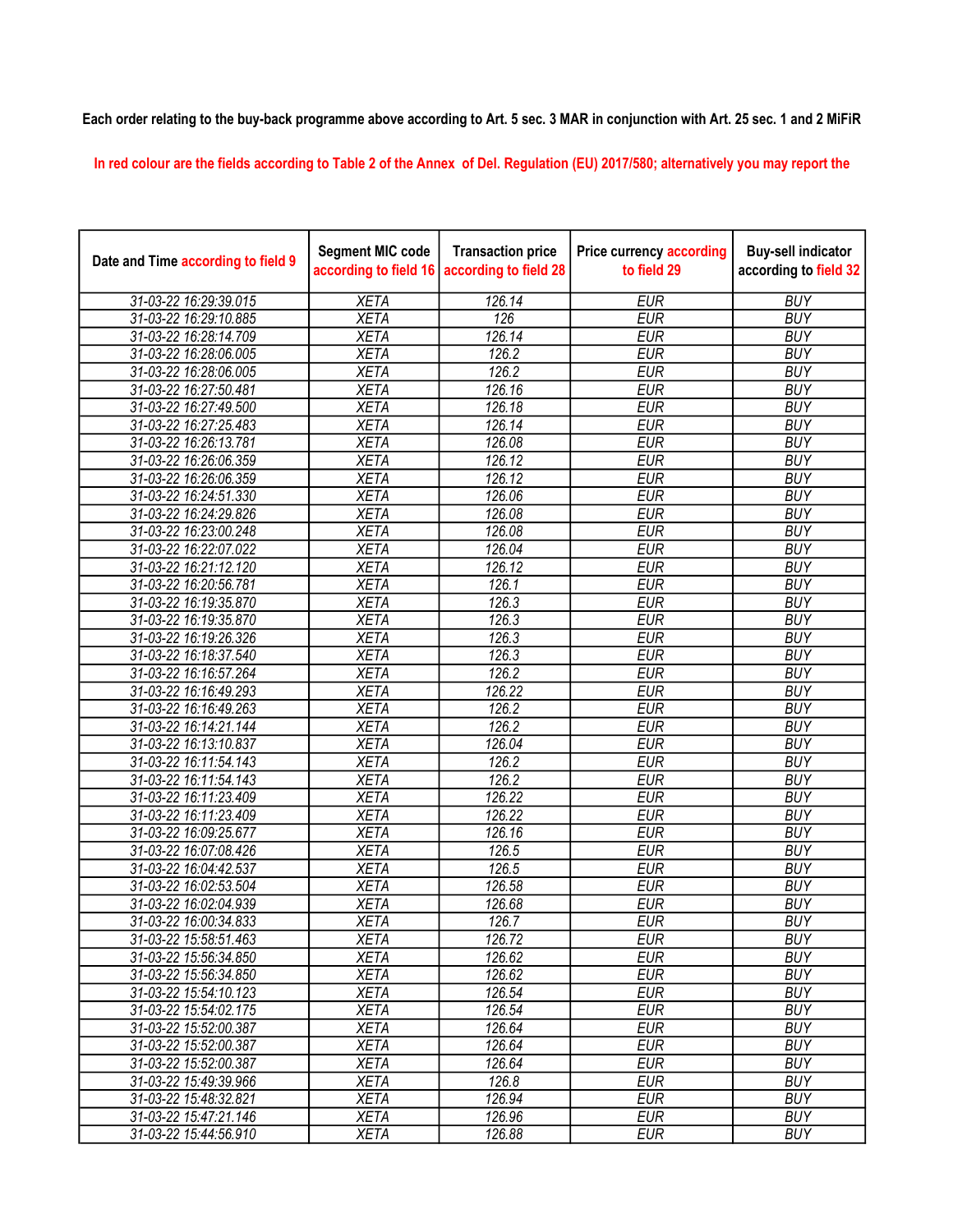| 31-03-22 15:42:52.107 | <b>XETA</b> | 126.84 | <b>EUR</b> | <b>BUY</b> |
|-----------------------|-------------|--------|------------|------------|
| 31-03-22 15:42:38.815 | <b>XETA</b> | 126.84 | <b>EUR</b> | <b>BUY</b> |
| 31-03-22 15:42:38.564 | <b>XETA</b> | 126.84 | <b>EUR</b> | <b>BUY</b> |
| 31-03-22 15:40:10.229 | <b>XETA</b> | 126.86 | <b>EUR</b> | <b>BUY</b> |
| 31-03-22 15:40:10.229 | <b>XETA</b> | 126.86 | <b>EUR</b> | <b>BUY</b> |
| 31-03-22 15:38:46.562 | <b>XETA</b> | 126.9  | <b>EUR</b> | <b>BUY</b> |
| 31-03-22 15:38:36.256 | <b>XETA</b> | 126.9  | <b>EUR</b> | <b>BUY</b> |
| 31-03-22 15:38:33.873 | <b>XETA</b> | 126.9  | <b>EUR</b> | <b>BUY</b> |
| 31-03-22 15:38:25.863 | <b>XETA</b> | 126.92 | <b>EUR</b> | <b>BUY</b> |
| 31-03-22 15:38:25.863 | <b>XETA</b> | 126.92 | <b>EUR</b> | <b>BUY</b> |
| 31-03-22 15:36:22.651 | <b>XETA</b> | 126.94 | <b>EUR</b> | <b>BUY</b> |
| 31-03-22 15:36:19.828 | <b>XETA</b> | 126.96 | <b>EUR</b> | <b>BUY</b> |
| 31-03-22 15:35:52.695 | <b>XETA</b> | 126.9  | <b>EUR</b> | <b>BUY</b> |
| 31-03-22 15:33:25.569 | <b>XETA</b> | 126.56 | <b>EUR</b> | <b>BUY</b> |
| 31-03-22 15:31:32.606 | <b>XETA</b> | 126.66 | <b>EUR</b> | <b>BUY</b> |
| 31-03-22 15:31:32.595 | <b>XETA</b> | 126.66 | <b>EUR</b> | <b>BUY</b> |
| 31-03-22 15:29:12.998 | <b>XETA</b> | 126.6  | <b>EUR</b> | <b>BUY</b> |
| 31-03-22 15:29:12.998 | <b>XETA</b> | 126.6  | <b>EUR</b> | <b>BUY</b> |
| 31-03-22 15:26:40.344 | <b>XETA</b> | 126.76 | <b>EUR</b> | <b>BUY</b> |
| 31-03-22 15:26:40.320 | <b>XETA</b> | 126.76 | <b>EUR</b> | <b>BUY</b> |
| 31-03-22 15:25:09.076 | <b>XETA</b> | 126.82 | <b>EUR</b> | <b>BUY</b> |
| 31-03-22 15:25:09.076 | <b>XETA</b> | 126.82 | <b>EUR</b> | <b>BUY</b> |
| 31-03-22 15:24:22.647 | <b>XETA</b> | 126.88 | <b>EUR</b> | <b>BUY</b> |
| 31-03-22 15:24:22.646 | <b>XETA</b> | 126.88 | <b>EUR</b> | <b>BUY</b> |
| 31-03-22 15:21:58.461 | <b>XETA</b> | 126.88 | <b>EUR</b> | <b>BUY</b> |
|                       |             |        |            |            |
| 31-03-22 15:21:56.046 | <b>XETA</b> | 126.88 | <b>EUR</b> | <b>BUY</b> |
| 31-03-22 15:19:42.919 | <b>XETA</b> | 126.88 | <b>EUR</b> | <b>BUY</b> |
| 31-03-22 15:19:42.919 | <b>XETA</b> | 126.88 | <b>EUR</b> | <b>BUY</b> |
| 31-03-22 15:17:22.211 | <b>XETA</b> | 126.78 | <b>EUR</b> | <b>BUY</b> |
| 31-03-22 15:16:58.208 | <b>XETA</b> | 126.78 | <b>EUR</b> | <b>BUY</b> |
| 31-03-22 15:15:42.402 | <b>XETA</b> | 126.9  | <b>EUR</b> | <b>BUY</b> |
| 31-03-22 15:12:43.541 | <b>XETA</b> | 126.8  | <b>EUR</b> | <b>BUY</b> |
| 31-03-22 15:10:21.943 | <b>XETA</b> | 126.9  | <b>EUR</b> | <b>BUY</b> |
| 31-03-22 15:08:37.150 | <b>XETA</b> | 127.1  | <b>EUR</b> | <b>BUY</b> |
| 31-03-22 15:08:08.969 | <b>XETA</b> | 127.04 | <b>EUR</b> | <b>BUY</b> |
| 31-03-22 15:08:08.969 | <b>XETA</b> | 127.04 | <b>EUR</b> | <b>BUY</b> |
| 31-03-22 15:08:07.135 | <b>XETA</b> | 127.06 | <b>EUR</b> | <b>BUY</b> |
| 31-03-22 15:06:16.880 | <b>XETA</b> | 127.1  | <b>EUR</b> | <b>BUY</b> |
| 31-03-22 15:05:07.820 | <b>XETA</b> | 127.1  | <b>EUR</b> | <b>BUY</b> |
| 31-03-22 15:02:23.424 | <b>XETA</b> | 127.14 | <b>EUR</b> | <b>BUY</b> |
| 31-03-22 14:59:29.125 | <b>XETA</b> | 127.28 | <b>EUR</b> | <b>BUY</b> |
|                       |             |        |            |            |
| 31-03-22 14:58:59.632 | <b>XETA</b> | 127.32 | <b>EUR</b> | <b>BUY</b> |
| 31-03-22 14:58:59.632 | <b>XETA</b> | 127.32 | <b>EUR</b> | <b>BUY</b> |
| 31-03-22 14:57:23.005 | <b>XETA</b> | 127.06 | <b>EUR</b> | <b>BUY</b> |
| 31-03-22 14:57:22.998 | <b>XETA</b> | 127.06 | <b>EUR</b> | <b>BUY</b> |
| 31-03-22 14:55:00.752 | <b>XETA</b> | 126.88 | <b>EUR</b> | <b>BUY</b> |
| 31-03-22 14:52:39.726 | <b>XETA</b> | 126.94 | EUR        | <b>BUY</b> |
| 31-03-22 14:52:39.726 | <b>XETA</b> | 126.94 | <b>EUR</b> | <b>BUY</b> |
| 31-03-22 14:52:39.718 | <b>XETA</b> | 126.94 | <b>EUR</b> | <b>BUY</b> |
| 31-03-22 14:50:09.234 | <b>XETA</b> | 126.74 | <b>EUR</b> | <b>BUY</b> |
| 31-03-22 14:50:01.525 | <b>XETA</b> | 126.74 | <b>EUR</b> | <b>BUY</b> |
| 31-03-22 14:50:01.298 | <b>XETA</b> | 126.74 | <b>EUR</b> | <b>BUY</b> |
| 31-03-22 14:48:44.488 | <b>XETA</b> | 126.66 | <b>EUR</b> | <b>BUY</b> |
| 31-03-22 14:48:27.176 | <b>XETA</b> | 126.66 | <b>EUR</b> | <b>BUY</b> |
|                       |             |        |            |            |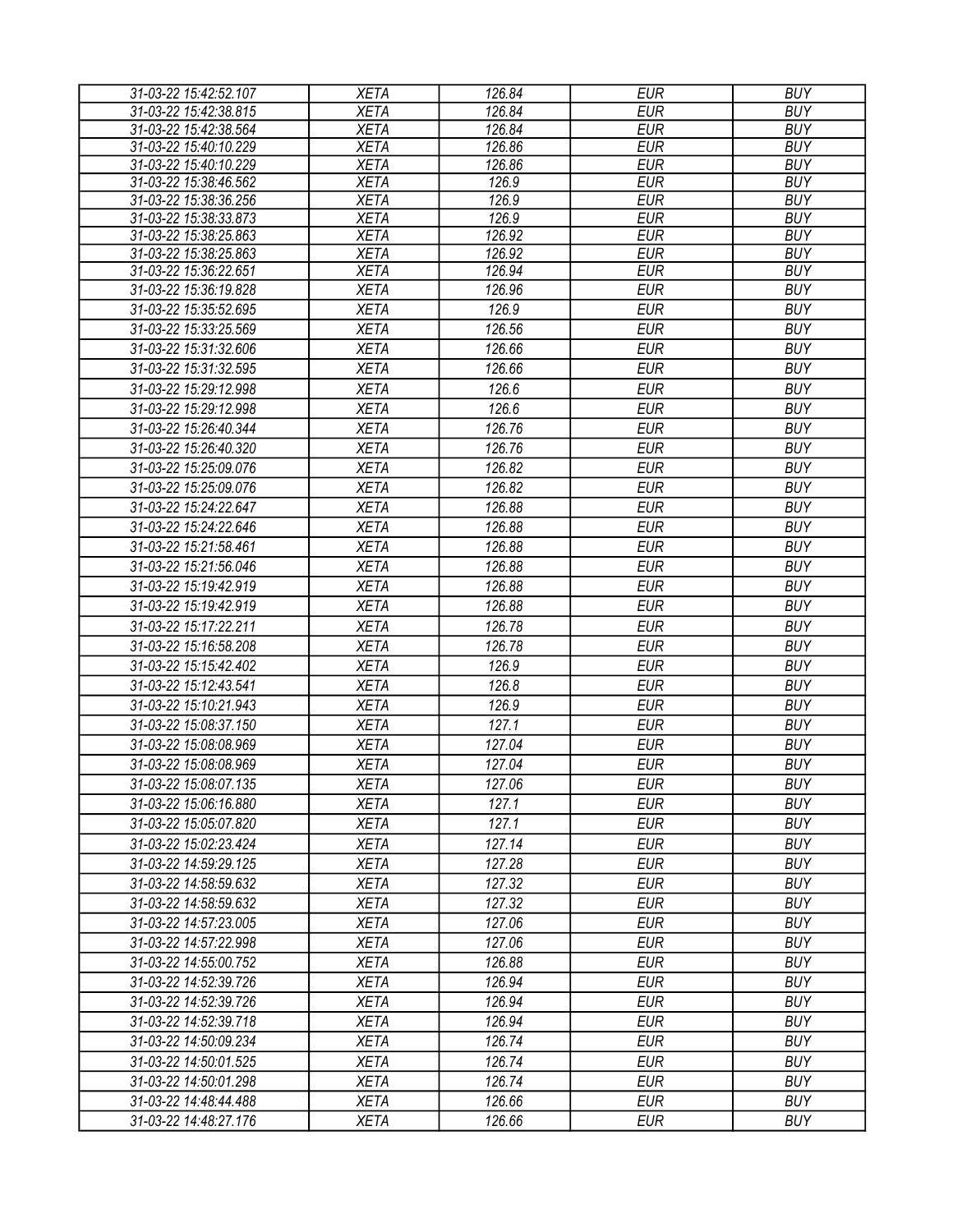| 31-03-22 14:47:43.212 | XETA        | 126.74 | <b>EUR</b> | <b>BUY</b> |
|-----------------------|-------------|--------|------------|------------|
| 31-03-22 14:47:43.213 | <b>XETA</b> | 126.74 | <b>EUR</b> | <b>BUY</b> |
| 31-03-22 14:47:38.493 | <b>XETA</b> | 126.78 | <b>EUR</b> | <b>BUY</b> |
| 31-03-22 14:45:26.529 | <b>XETA</b> | 126.64 | <b>EUR</b> | <b>BUY</b> |
| 31-03-22 14:45:26.529 | <b>XETA</b> | 126.64 | <b>EUR</b> | <b>BUY</b> |
| 31-03-22 14:45:26.513 | <b>XETA</b> | 126.64 | <b>EUR</b> | <b>BUY</b> |
| 31-03-22 14:43:58.151 | <b>XETA</b> | 126.62 | <b>EUR</b> | <b>BUY</b> |
| 31-03-22 14:43:56.785 | <b>XETA</b> | 126.62 | <b>EUR</b> | <b>BUY</b> |
| 31-03-22 14:43:53.336 | <b>XETA</b> | 126.62 | <b>EUR</b> | <b>BUY</b> |
| 31-03-22 14:40:56.065 | <b>XETA</b> | 126.78 | <b>EUR</b> | <b>BUY</b> |
| 31-03-22 14:38:28.327 | <b>XETA</b> | 126.66 | <b>EUR</b> | <b>BUY</b> |
| 31-03-22 14:38:18.810 | <b>XETA</b> | 126.7  | <b>EUR</b> | <b>BUY</b> |
| 31-03-22 14:36:56.809 | <b>XETA</b> | 126.92 | <b>EUR</b> | <b>BUY</b> |
| 31-03-22 14:34:38.295 | <b>XETA</b> | 126.82 | <b>EUR</b> | <b>BUY</b> |
| 31-03-22 14:33:14.372 | <b>XETA</b> | 127.06 | <b>EUR</b> | <b>BUY</b> |
| 31-03-22 14:33:14.372 | <b>XETA</b> | 127.06 | <b>EUR</b> | <b>BUY</b> |
| 31-03-22 14:31:39.586 | <b>XETA</b> | 127.14 | <b>EUR</b> | <b>BUY</b> |
| 31-03-22 14:31:39.749 | <b>XETA</b> | 127.14 | <b>EUR</b> | <b>BUY</b> |
| 31-03-22 14:31:16.816 | <b>XETA</b> | 127.08 | <b>EUR</b> | <b>BUY</b> |
| 31-03-22 14:29:29.404 | <b>XETA</b> | 127.02 | <b>EUR</b> | <b>BUY</b> |
| 31-03-22 14:29:29.404 | <b>XETA</b> | 127.02 | <b>EUR</b> | <b>BUY</b> |
| 31-03-22 14:25:25.914 | <b>XETA</b> | 127.08 | <b>EUR</b> | <b>BUY</b> |
| 31-03-22 14:22:16.431 | <b>XETA</b> | 127.1  | <b>EUR</b> | <b>BUY</b> |
|                       |             |        |            |            |
| 31-03-22 14:22:16.428 | <b>XETA</b> | 127.12 | <b>EUR</b> | <b>BUY</b> |
| 31-03-22 14:18:16.520 | <b>XETA</b> | 126.96 | <b>EUR</b> | <b>BUY</b> |
| 31-03-22 14:14:56.509 | <b>XETA</b> | 127.24 | EUR        | <b>BUY</b> |
| 31-03-22 14:11:19.898 | <b>XETA</b> | 127.5  | <b>EUR</b> | <b>BUY</b> |
| 31-03-22 14:11:10.954 | <b>XETA</b> | 127.52 | <b>EUR</b> | <b>BUY</b> |
| 31-03-22 14:08:16.939 | <b>XETA</b> | 127.56 | <b>EUR</b> | <b>BUY</b> |
| 31-03-22 14:08:16.939 | <b>XETA</b> | 127.56 | <b>EUR</b> | <b>BUY</b> |
| 31-03-22 14:05:01.440 | <b>XETA</b> | 127.74 | <b>EUR</b> | <b>BUY</b> |
| 31-03-22 14:02:59.611 | <b>XETA</b> | 127.62 | <b>EUR</b> | <b>BUY</b> |
| 31-03-22 14:02:59.611 | <b>XETA</b> | 127.62 | <b>EUR</b> | <b>BUY</b> |
| 31-03-22 14:00:19.900 | <b>XETA</b> | 127.3  | <b>EUR</b> | <b>BUY</b> |
| 31-03-22 13:59:30.120 | <b>XETA</b> | 127.34 | <b>EUR</b> | <b>BUY</b> |
| 31-03-22 13:57:25.817 | <b>XETA</b> | 127.34 | <b>EUR</b> | <b>BUY</b> |
| 31-03-22 13:53:13.859 | <b>XETA</b> | 127.2  | <b>EUR</b> | <b>BUY</b> |
| 31-03-22 13:51:53.754 | <b>XETA</b> | 127.14 | <b>EUR</b> | <b>BUY</b> |
| 31-03-22 13:49:59.567 | <b>XETA</b> | 127.24 | <b>EUR</b> | <b>BUY</b> |
| 31-03-22 13:49:41.384 | <b>XETA</b> | 127.24 | <b>EUR</b> | <b>BUY</b> |
| 31-03-22 13:49:37.034 | <b>XETA</b> | 127.24 | <b>EUR</b> | <b>BUY</b> |
| 31-03-22 13:45:12.404 | <b>XETA</b> | 127.18 | <b>EUR</b> | <b>BUY</b> |
| 31-03-22 13:45:12.404 | <b>XETA</b> | 127.18 | <b>EUR</b> | <b>BUY</b> |
| 31-03-22 13:44:03.174 | <b>XETA</b> | 127.22 | <b>EUR</b> | <b>BUY</b> |
| 31-03-22 13:38:02.100 | <b>XETA</b> | 127.12 | <b>EUR</b> | <b>BUY</b> |
| 31-03-22 13:37:51.685 | <b>XETA</b> | 127.14 | <b>EUR</b> | <b>BUY</b> |
| 31-03-22 13:37:51.674 | <b>XETA</b> | 127.12 | <b>EUR</b> | <b>BUY</b> |
| 31-03-22 13:37:51.674 | <b>XETA</b> | 127.12 | <b>EUR</b> | <b>BUY</b> |
| 31-03-22 13:34:35.350 | <b>XETA</b> | 127.3  | <b>EUR</b> | <b>BUY</b> |
| 31-03-22 13:34:35.350 | <b>XETA</b> | 127.3  | <b>EUR</b> | <b>BUY</b> |
| 31-03-22 13:34:29.989 | <b>XETA</b> | 127.3  | EUR        | <b>BUY</b> |
| 31-03-22 13:34:24.375 | <b>XETA</b> | 127.32 | <b>EUR</b> | <b>BUY</b> |
| 31-03-22 13:31:23.368 | <b>XETA</b> | 127.44 | <b>EUR</b> | <b>BUY</b> |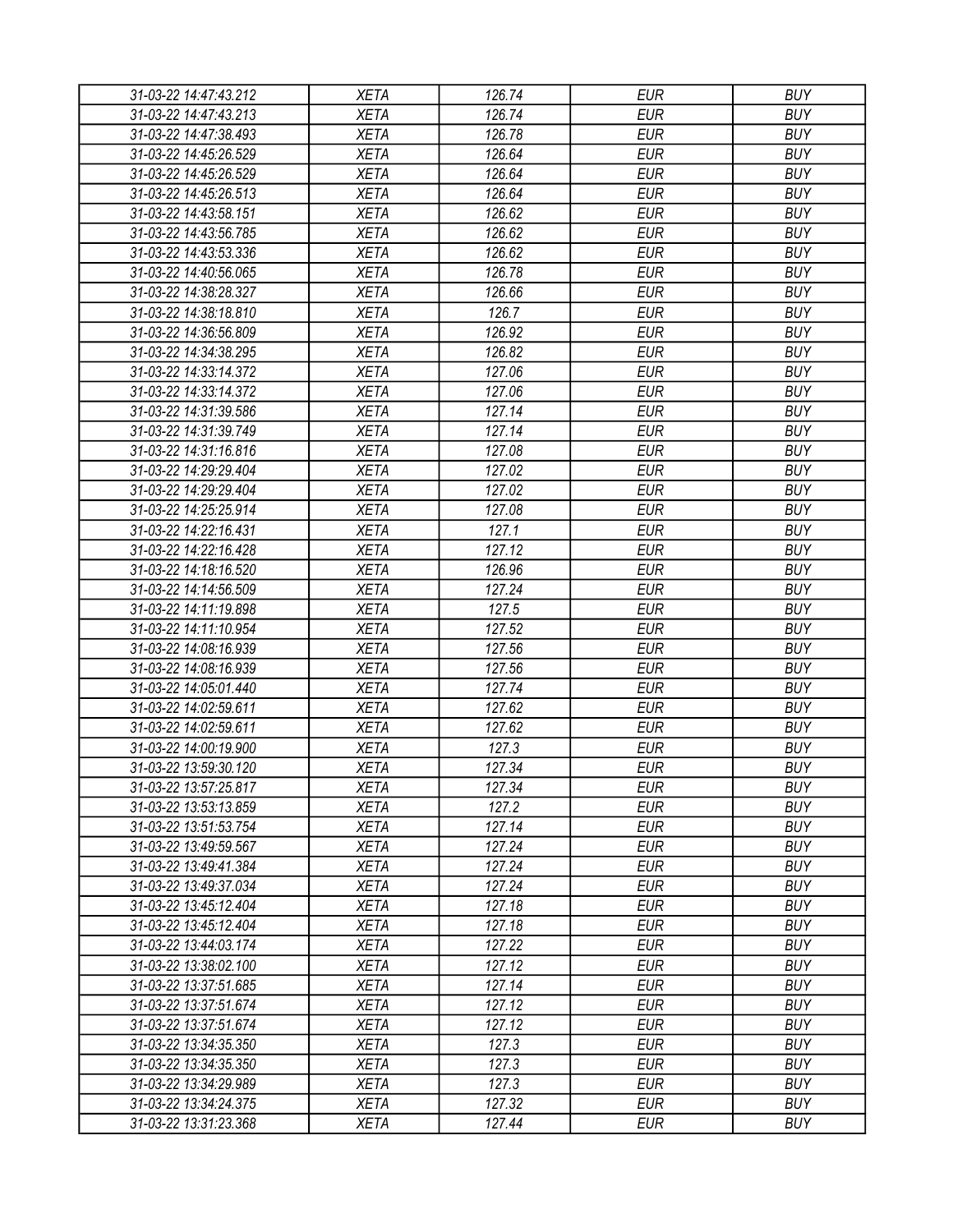| 31-03-22 13:31:23.364 | XETA                       | 127.44         | EUR        | <b>BUY</b> |
|-----------------------|----------------------------|----------------|------------|------------|
| 31-03-22 13:28:19.999 | <b>XETA</b>                | 127.28         | <b>EUR</b> | <b>BUY</b> |
| 31-03-22 13:23:26.562 | <b>XETA</b>                | 127.38         | <b>EUR</b> | <b>BUY</b> |
| 31-03-22 13:19:21.068 | <b>XETA</b>                | 127.32         | <b>EUR</b> | <b>BUY</b> |
| 31-03-22 13:19:21.064 | <b>XETA</b>                | 127.32         | <b>EUR</b> | <b>BUY</b> |
| 31-03-22 13:15:19.814 | <b>XETA</b>                | 127.5          | <b>EUR</b> | <b>BUY</b> |
| 31-03-22 13:09:14.392 | <b>XETA</b>                | 127.3          | <b>EUR</b> | <b>BUY</b> |
| 31-03-22 13:09:14.380 | <b>XETA</b>                | 127.28         | <b>EUR</b> | <b>BUY</b> |
| 31-03-22 13:09:14.392 | <b>XETA</b>                | 127.3          | <b>EUR</b> | <b>BUY</b> |
| 31-03-22 13:09:14.380 | <b>XETA</b>                | 127.28         | <b>EUR</b> | <b>BUY</b> |
| 31-03-22 13:09:14.380 | <b>XETA</b>                | 127.28         | <b>EUR</b> | <b>BUY</b> |
| 31-03-22 13:04:03.877 | <b>XETA</b>                | 127.18         | <b>EUR</b> | <b>BUY</b> |
| 31-03-22 13:04:00.897 | <b>XETA</b>                | 127.18         | <b>EUR</b> | <b>BUY</b> |
| 31-03-22 12:57:37.859 | <b>XETA</b>                | 127.02         | <b>EUR</b> | <b>BUY</b> |
| 31-03-22 12:57:24.183 | <b>XETA</b>                | 127.04         | <b>EUR</b> | <b>BUY</b> |
| 31-03-22 12:53:12.598 | <b>XETA</b>                | 126.9          | <b>EUR</b> | <b>BUY</b> |
| 31-03-22 12:48:50.490 | <b>XETA</b>                | 127.08         | <b>EUR</b> | <b>BUY</b> |
| 31-03-22 12:44:58.374 | <b>XETA</b>                | 126.94         | <b>EUR</b> | <b>BUY</b> |
| 31-03-22 12:40:55.063 | <b>XETA</b>                | 126.84         | <b>EUR</b> | <b>BUY</b> |
| 31-03-22 12:40:55.063 | <b>XETA</b>                | 126.84         | <b>EUR</b> | <b>BUY</b> |
| 31-03-22 12:37:21.436 | <b>XETA</b>                | 126.96         | <b>EUR</b> | <b>BUY</b> |
| 31-03-22 12:37:21.436 | <b>XETA</b>                | 126.96         | <b>EUR</b> | <b>BUY</b> |
| 31-03-22 12:37:21.436 | <b>XETA</b>                | 126.96         | <b>EUR</b> | <b>BUY</b> |
| 31-03-22 12:32:20.934 | <b>XETA</b>                | 126.84         | <b>EUR</b> | <b>BUY</b> |
| 31-03-22 12:32:20.934 | <b>XETA</b>                | 126.86         | <b>EUR</b> | <b>BUY</b> |
| 31-03-22 12:32:20.924 | <b>XETA</b>                | 126.84         | <b>EUR</b> | <b>BUY</b> |
| 31-03-22 12:32:20.924 | <b>XETA</b>                | 126.84         | <b>EUR</b> | <b>BUY</b> |
| 31-03-22 12:28:31.562 | <b>XETA</b>                | 126.66         | <b>EUR</b> | <b>BUY</b> |
| 31-03-22 12:28:31.560 | <b>XETA</b>                | 126.66         | <b>EUR</b> | <b>BUY</b> |
| 31-03-22 12:24:21.125 | <b>XETA</b>                | 126.62         | <b>EUR</b> | <b>BUY</b> |
| 31-03-22 12:20:54.603 | <b>XETA</b>                | 126.7          | <b>EUR</b> | <b>BUY</b> |
| 31-03-22 12:18:36.502 | <b>XETA</b>                | 126.88         | <b>EUR</b> | <b>BUY</b> |
| 31-03-22 12:13:14.954 | <b>XETA</b>                | 127.04         | <b>EUR</b> | <b>BUY</b> |
| 31-03-22 12:09:42.310 | <b>XETA</b>                | 127.5          | <b>EUR</b> | <b>BUY</b> |
| 31-03-22 12:08:09.648 | <b>XETA</b>                | 127.4          | <b>EUR</b> | <b>BUY</b> |
| 31-03-22 12:08:09.648 | <b>XETA</b>                | 127.4          | <b>EUR</b> | <b>BUY</b> |
| 31-03-22 12:06:07.305 | <b>XETA</b>                | 127.56         | <b>EUR</b> | <b>BUY</b> |
| 31-03-22 12:03:57.444 | <b>XETA</b>                | 127.6          | <b>EUR</b> | <b>BUY</b> |
| 31-03-22 12:02:55.345 | <b>XETA</b>                | 127.6          | <b>EUR</b> | <b>BUY</b> |
| 31-03-22 12:02:55.345 | <b>XETA</b>                | 127.6          | <b>EUR</b> | <b>BUY</b> |
| 31-03-22 12:02:55.345 | <b>XETA</b>                | 127.6          | <b>EUR</b> | <b>BUY</b> |
|                       |                            |                | <b>EUR</b> | <b>BUY</b> |
| 31-03-22 12:02:05.107 | <b>XETA</b><br><b>XETA</b> | 127.3<br>127.4 | <b>EUR</b> | <b>BUY</b> |
| 31-03-22 11:59:55.959 | <b>XETA</b>                | 127.42         | <b>EUR</b> | <b>BUY</b> |
| 31-03-22 11:58:30.107 |                            |                | <b>EUR</b> | <b>BUY</b> |
| 31-03-22 11:55:26.257 | <b>XETA</b>                | 127.38         |            |            |
| 31-03-22 11:55:26.257 | <b>XETA</b>                | 127.38         | <b>EUR</b> | <b>BUY</b> |
| 31-03-22 11:50:46.453 | <b>XETA</b>                | 127.52         | <b>EUR</b> | <b>BUY</b> |
| 31-03-22 11:46:16.752 | <b>XETA</b>                | 127.62         | <b>EUR</b> | <b>BUY</b> |
| 31-03-22 11:43:45.994 | <b>XETA</b>                | 127.58         | <b>EUR</b> | <b>BUY</b> |
| 31-03-22 11:43:45.994 | <b>XETA</b>                | 127.58         | <b>EUR</b> | <b>BUY</b> |
| 31-03-22 11:42:28.570 | <b>XETA</b>                | 127.66         | EUR        | <b>BUY</b> |
| 31-03-22 11:42:28.570 | <b>XETA</b>                | 127.66         | <b>EUR</b> | <b>BUY</b> |
| 31-03-22 11:37:00.057 | XETA                       | 127.48         | <b>EUR</b> | <b>BUY</b> |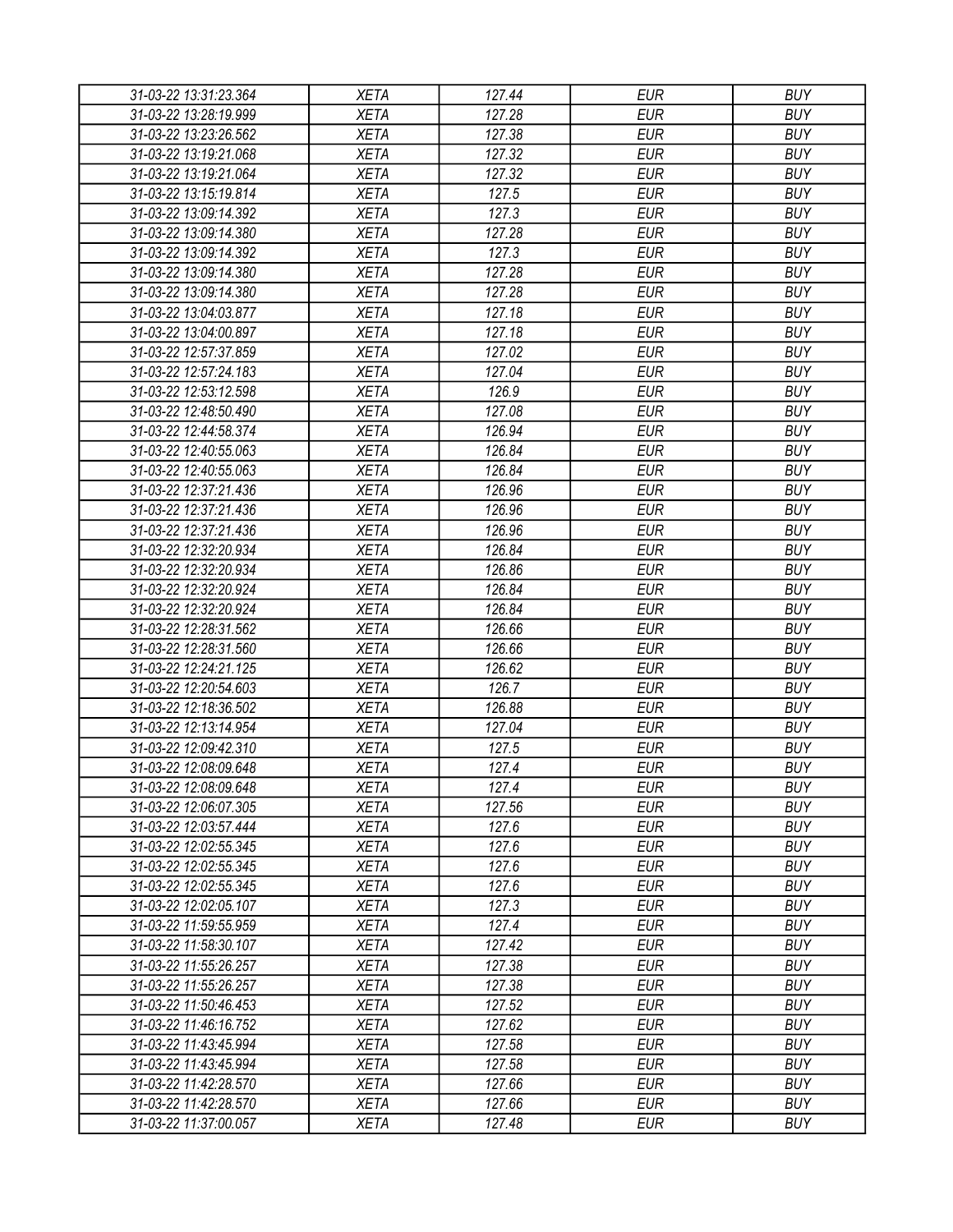| 31-03-22 11:37:00.035 | <b>XETA</b> | 127.48 | <b>EUR</b> | <b>BUY</b> |
|-----------------------|-------------|--------|------------|------------|
| 31-03-22 11:33:16.526 | <b>XETA</b> | 127.38 | <b>EUR</b> | <b>BUY</b> |
| 31-03-22 11:33:16.527 | <b>XETA</b> | 127.38 | <b>EUR</b> | <b>BUY</b> |
| 31-03-22 11:32:49.563 | <b>XETA</b> | 127.4  | <b>EUR</b> | <b>BUY</b> |
| 31-03-22 11:32:49.563 | <b>XETA</b> | 127.4  | <b>EUR</b> | <b>BUY</b> |
| 31-03-22 11:20:50.902 | <b>XETA</b> | 127.76 | <b>EUR</b> | <b>BUY</b> |
| 31-03-22 11:19:42.770 | <b>XETA</b> | 127.84 | <b>EUR</b> | <b>BUY</b> |
| 31-03-22 11:19:42.770 | <b>XETA</b> | 127.84 | <b>EUR</b> | <b>BUY</b> |
| 31-03-22 11:07:02.159 | <b>XETA</b> | 128.14 | <b>EUR</b> | <b>BUY</b> |
| 31-03-22 11:07:02.159 | <b>XETA</b> | 128.14 | <b>EUR</b> | <b>BUY</b> |
| 31-03-22 11:05:49.727 | <b>XETA</b> | 128.08 | <b>EUR</b> | <b>BUY</b> |
| 31-03-22 10:56:19.965 | <b>XETA</b> | 128.24 | <b>EUR</b> | <b>BUY</b> |
| 31-03-22 10:56:19.965 | <b>XETA</b> | 128.24 | <b>EUR</b> | <b>BUY</b> |
| 31-03-22 10:55:27.320 | <b>XETA</b> | 128.44 | <b>EUR</b> | <b>BUY</b> |
| 31-03-22 10:47:33.280 | <b>XETA</b> | 128.56 | <b>EUR</b> | <b>BUY</b> |
| 31-03-22 10:47:28.283 | <b>XETA</b> | 128.56 | <b>EUR</b> | <b>BUY</b> |
| 31-03-22 10:47:28.273 | <b>XETA</b> | 128.56 | <b>EUR</b> | <b>BUY</b> |
| 31-03-22 10:47:28.263 | <b>XETA</b> | 128.56 | <b>EUR</b> | <b>BUY</b> |
| 31-03-22 10:46:42.411 | <b>XETA</b> | 128.56 | <b>EUR</b> | <b>BUY</b> |
| 31-03-22 10:46:42.411 | <b>XETA</b> | 128.56 | <b>EUR</b> | <b>BUY</b> |
| 31-03-22 10:42:15.914 | <b>XETA</b> | 128.92 | <b>EUR</b> | <b>BUY</b> |
| 31-03-22 10:35:47.301 | <b>XETA</b> | 128.9  | <b>EUR</b> | <b>BUY</b> |
| 31-03-22 10:30:58.278 | <b>XETA</b> | 129.06 | <b>EUR</b> | <b>BUY</b> |
| 31-03-22 10:24:30.142 | <b>XETA</b> | 129.28 | <b>EUR</b> | <b>BUY</b> |
| 31-03-22 10:21:15.140 | <b>XETA</b> | 129.32 | <b>EUR</b> | <b>BUY</b> |
| 31-03-22 10:20:36.687 | <b>XETA</b> | 129.26 | <b>EUR</b> | <b>BUY</b> |
| 31-03-22 10:13:36.772 | <b>XETA</b> | 128.9  | <b>EUR</b> | <b>BUY</b> |
| 31-03-22 10:13:36.772 | <b>XETA</b> | 128.9  | <b>EUR</b> | <b>BUY</b> |
| 31-03-22 10:10:13.933 | <b>XETA</b> | 128.78 | <b>EUR</b> | <b>BUY</b> |
| 31-03-22 10:03:02.079 | <b>XETA</b> | 129.14 | <b>EUR</b> | <b>BUY</b> |
| 31-03-22 10:00:02.552 | <b>XETA</b> | 129.2  | <b>EUR</b> | <b>BUY</b> |
| 31-03-22 10:00:02.552 | <b>XETA</b> | 129.2  | <b>EUR</b> | <b>BUY</b> |
| 31-03-22 09:52:18.904 | <b>XETA</b> | 128.86 | <b>EUR</b> | <b>BUY</b> |
| 31-03-22 09:52:18.904 | <b>XETA</b> | 128.86 | <b>EUR</b> | <b>BUY</b> |
| 31-03-22 09:43:59.672 | <b>XETA</b> | 128.9  | <b>EUR</b> | <b>BUY</b> |
| 31-03-22 09:43:59.672 | <b>XETA</b> | 128.9  | <b>EUR</b> | <b>BUY</b> |
| 31-03-22 09:41:26.119 | <b>XETA</b> | 128.8  | <b>EUR</b> | <b>BUY</b> |
| 31-03-22 09:37:40.734 | <b>XETA</b> | 129.4  | <b>EUR</b> | <b>BUY</b> |
| 31-03-22 09:37:40.734 | <b>XETA</b> | 129.4  | <b>EUR</b> | <b>BUY</b> |
| 31-03-22 09:36:29.132 | <b>XETA</b> | 129.32 | <b>EUR</b> | <b>BUY</b> |
| 31-03-22 09:24:45.185 | XETA        | 129.18 | <b>EUR</b> | <b>BUY</b> |
| 31-03-22 09:16:14.690 | <b>XETA</b> | 129.2  | <b>EUR</b> | <b>BUY</b> |
| 31-03-22 09:16:14.678 | <b>XETA</b> | 129.18 | <b>EUR</b> | <b>BUY</b> |
| 31-03-22 09:15:29.823 | <b>XETA</b> | 129.28 | <b>EUR</b> | <b>BUY</b> |
| 31-03-22 09:13:36.678 | <b>XETA</b> | 129.28 | <b>EUR</b> | <b>BUY</b> |
| 31-03-22 09:05:39.819 | <b>XETA</b> | 129.42 | <b>EUR</b> | <b>BUY</b> |
| 31-03-22 09:04:10.712 | <b>XETA</b> | 129.44 | <b>EUR</b> | <b>BUY</b> |
| 31-03-22 08:55:18.324 | <b>XETA</b> | 129.62 | <b>EUR</b> | <b>BUY</b> |
| 31-03-22 08:49:50.103 | <b>XETA</b> | 129.84 | <b>EUR</b> | <b>BUY</b> |
| 31-03-22 08:49:50.103 | <b>XETA</b> | 129.86 | <b>EUR</b> | <b>BUY</b> |
| 31-03-22 08:49:50.096 | <b>XETA</b> | 129.84 | <b>EUR</b> | <b>BUY</b> |
| 31-03-22 08:46:08.604 | <b>XETA</b> | 129.82 | <b>EUR</b> | <b>BUY</b> |
| 31-03-22 08:46:08.592 | <b>XETA</b> | 129.82 | <b>EUR</b> | <b>BUY</b> |